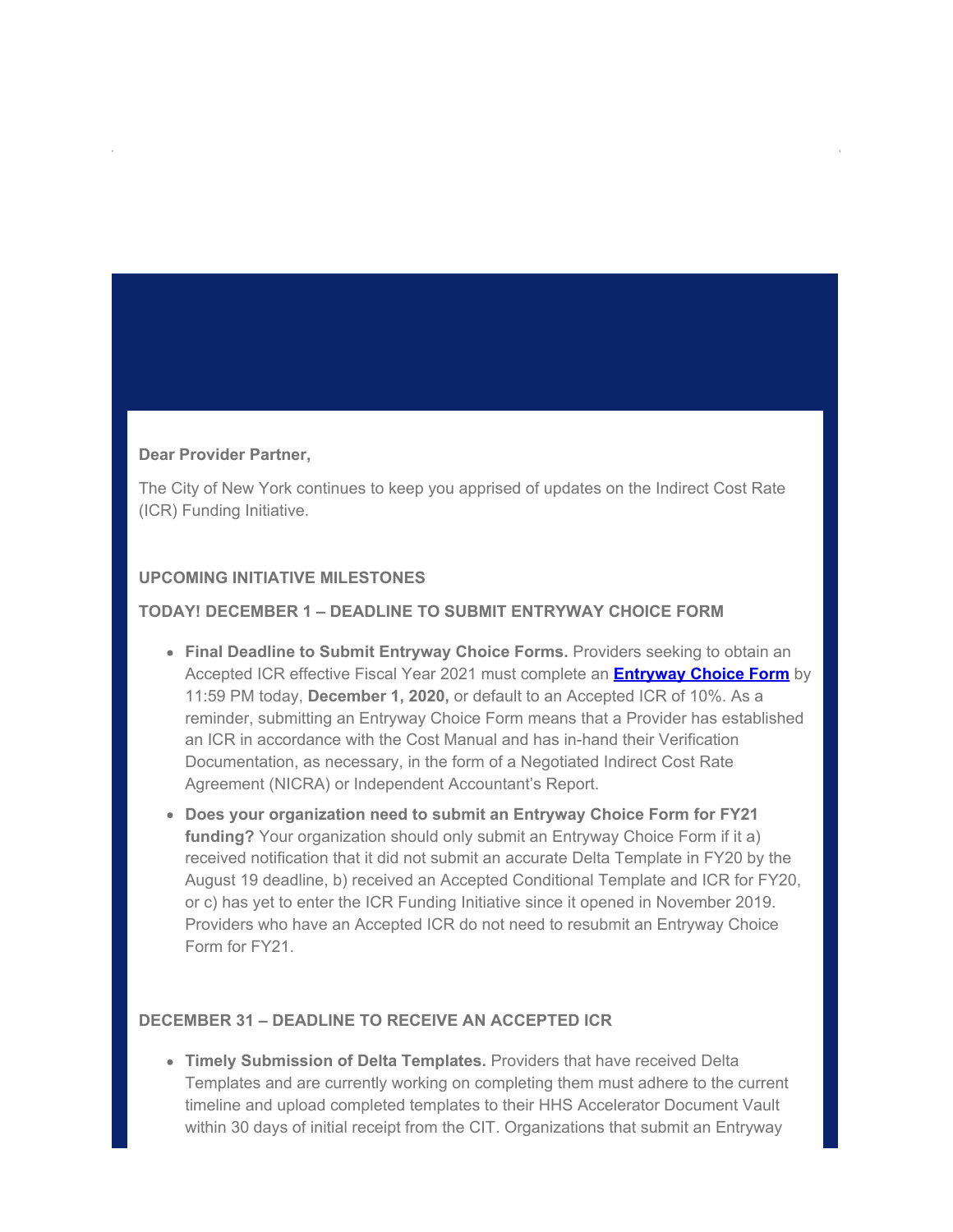between November 17 and the Entryway deadline of December 1 should return their completed Delta Templates on or before **December 15** to ensure that your organization has enough time to incorporate any necessary revisions and receive an Accepted ICR by December 31, 2020. An **[instructional video](https://gcc02.safelinks.protection.outlook.com/?url=https%3A%2F%2Flnks.gd%2Fl%2FeyJhbGciOiJIUzI1NiJ9.eyJidWxsZXRpbl9saW5rX2lkIjoxMDEsInVyaSI6ImJwMjpjbGljayIsImJ1bGxldGluX2lkIjoiMjAyMDEyMDEuMzEzNzAwNjEiLCJ1cmwiOiJodHRwczovL3d3dzEubnljLmdvdi9hc3NldHMvbm9ucHJvZml0cy9kb3dubG9hZHMvVmlkZW9zL0RlbHRhJTIwVGVtcGxhdGUlMjBJbnN0cnVjdGlvbmFsJTIwVmlkZW8ubXA0P3V0bV9tZWRpdW09ZW1haWwmdXRtX3NvdXJjZT1nb3ZkZWxpdmVyeSJ9.8z1HoW-YaWdf4LoUQ-6Ovhx-wYx_X7mYyaKmOulrsO4%2Fs%2F955068899%2Fbr%2F90829999036-l&data=04%7C01%7Coluwa.small%40mocs.nyc.gov%7Cd5ee625aae64419c6a2708d89615c94a%7C32f56fc75f814e22a95b15da66513bef%7C0%7C1%7C637424367614756703%7CUnknown%7CTWFpbGZsb3d8eyJWIjoiMC4wLjAwMDAiLCJQIjoiV2luMzIiLCJBTiI6Ik1haWwiLCJXVCI6Mn0%3D%7C1000&sdata=MBHtZ5KjU8qRE0BIHhgsQ8XZ3bAM3ZTOdBtsJZA9bN8%3D&reserved=0)** on completing the Delta Template, as well as other support resources, can be found on the **[Indirect](https://gcc02.safelinks.protection.outlook.com/?url=https%3A%2F%2Flnks.gd%2Fl%2FeyJhbGciOiJIUzI1NiJ9.eyJidWxsZXRpbl9saW5rX2lkIjoxMDIsInVyaSI6ImJwMjpjbGljayIsImJ1bGxldGluX2lkIjoiMjAyMDEyMDEuMzEzNzAwNjEiLCJ1cmwiOiJodHRwczovL3d3dzEubnljLmdvdi9zaXRlL25vbnByb2ZpdHMvZnVuZGVkLXByb3ZpZGVycy9pbmRpcmVjdC1pbXBsZW1lbnRhdGlvbi5wYWdlP3V0bV9tZWRpdW09ZW1haWwmdXRtX3NvdXJjZT1nb3ZkZWxpdmVyeSJ9.1h-MqHOBpCVuf1qez1LOl74V1XOpQ-jU2zLPxrw9EqI%2Fs%2F955068899%2Fbr%2F90829999036-l&data=04%7C01%7Coluwa.small%40mocs.nyc.gov%7Cd5ee625aae64419c6a2708d89615c94a%7C32f56fc75f814e22a95b15da66513bef%7C0%7C1%7C637424367614766661%7CUnknown%7CTWFpbGZsb3d8eyJWIjoiMC4wLjAwMDAiLCJQIjoiV2luMzIiLCJBTiI6Ik1haWwiLCJXVCI6Mn0%3D%7C1000&sdata=yoZOrc%2FzVvIZLSsPJsrP01q488IdPmK4STzPxSxjedg%3D&reserved=0) [Implementation Webpage](https://gcc02.safelinks.protection.outlook.com/?url=https%3A%2F%2Flnks.gd%2Fl%2FeyJhbGciOiJIUzI1NiJ9.eyJidWxsZXRpbl9saW5rX2lkIjoxMDIsInVyaSI6ImJwMjpjbGljayIsImJ1bGxldGluX2lkIjoiMjAyMDEyMDEuMzEzNzAwNjEiLCJ1cmwiOiJodHRwczovL3d3dzEubnljLmdvdi9zaXRlL25vbnByb2ZpdHMvZnVuZGVkLXByb3ZpZGVycy9pbmRpcmVjdC1pbXBsZW1lbnRhdGlvbi5wYWdlP3V0bV9tZWRpdW09ZW1haWwmdXRtX3NvdXJjZT1nb3ZkZWxpdmVyeSJ9.1h-MqHOBpCVuf1qez1LOl74V1XOpQ-jU2zLPxrw9EqI%2Fs%2F955068899%2Fbr%2F90829999036-l&data=04%7C01%7Coluwa.small%40mocs.nyc.gov%7Cd5ee625aae64419c6a2708d89615c94a%7C32f56fc75f814e22a95b15da66513bef%7C0%7C1%7C637424367614766661%7CUnknown%7CTWFpbGZsb3d8eyJWIjoiMC4wLjAwMDAiLCJQIjoiV2luMzIiLCJBTiI6Ik1haWwiLCJXVCI6Mn0%3D%7C1000&sdata=yoZOrc%2FzVvIZLSsPJsrP01q488IdPmK4STzPxSxjedg%3D&reserved=0).**

**Any Delta Template submission after 5 PM on December 29 will be the final submission.** After this time, organizations will not be able to resubmit a Delta Template should revisions be required – all submissions will be final. The CIT will not be reviewing Delta Templates received after December 29, 5 PM until the week of January 4, when notifications will be sent to providers with Accepted ICRs. Therefore, the CIT recommends submitting Delta Templates on or before **December 15** and expeditiously resubmitting, as necessary, to ensure your organization has an Accepted ICR by December 31.

## **ICR FUNDING INITIATIVE AND RFPS**

• In responding to health and human services RFPs, providers can expect to see the language below that references the Initiative. If you have questions about this language, please reach out to the Mayor's Office of Contract Services**.** If a solicitation is missing this language, please notify the designated contact in the solicitation and Mayor's Office of Contract Services**.**

*All price and budget proposals should be prepared in accordance with The City of New York's Health and Human Service Cost Policy and Procedures Manual (Cost Manual). The City is currently implementing the Indirect Cost Rate Initiative. For the purpose of responding to this solicitation, proposers should include an Indirect Cost Rate of 10%.*

## **FY20 AMENDMENT INFORMATION**

- **No Negative Amendments.** The City will not issue negative amendments in conjunction with this Initiative. In cases where the Accepted Delta Template indicates a negative amendment value for a particular contract, providers should work directly with the contracting City Agency to reallocate those costs to appropriate Direct Cost line items.
- **Questions about FY20 Amendments?** Please review the **[technical webinar](https://gcc02.safelinks.protection.outlook.com/?url=https%3A%2F%2Flnks.gd%2Fl%2FeyJhbGciOiJIUzI1NiJ9.eyJidWxsZXRpbl9saW5rX2lkIjoxMDMsInVyaSI6ImJwMjpjbGljayIsImJ1bGxldGluX2lkIjoiMjAyMDEyMDEuMzEzNzAwNjEiLCJ1cmwiOiJodHRwczovL3d3dzEubnljLmdvdi9hc3NldHMvbm9ucHJvZml0cy9kb3dubG9hZHMvVmlkZW9zL0lDUl9GdW5kaW5nX0luaXRpYXRpdmVfVXBkYXRlX1Byb3ZpZGVyX1dlYmluYXIubXA0P3V0bV9tZWRpdW09ZW1haWwmdXRtX3NvdXJjZT1nb3ZkZWxpdmVyeSJ9.AKkH-vBxqL9OxPUtpd4PWdnutVnIUx4es4Rpq0rPkQE%2Fs%2F955068899%2Fbr%2F90829999036-l&data=04%7C01%7Coluwa.small%40mocs.nyc.gov%7Cd5ee625aae64419c6a2708d89615c94a%7C32f56fc75f814e22a95b15da66513bef%7C0%7C1%7C637424367614766661%7CUnknown%7CTWFpbGZsb3d8eyJWIjoiMC4wLjAwMDAiLCJQIjoiV2luMzIiLCJBTiI6Ik1haWwiLCJXVCI6Mn0%3D%7C1000&sdata=imGsJVjOFaJkagzp6Yp3wq4Bp%2F%2FzBVSk4Xf%2BBvu13tk%3D&reserved=0)** and see the **[FAQs](https://gcc02.safelinks.protection.outlook.com/?url=https%3A%2F%2Flnks.gd%2Fl%2FeyJhbGciOiJIUzI1NiJ9.eyJidWxsZXRpbl9saW5rX2lkIjoxMDQsInVyaSI6ImJwMjpjbGljayIsImJ1bGxldGluX2lkIjoiMjAyMDEyMDEuMzEzNzAwNjEiLCJ1cmwiOiJodHRwczovL3d3dzEubnljLmdvdi9hc3NldHMvbm9ucHJvZml0cy9kb3dubG9hZHMvcGRmL1Byb3ZpZGVyJTIwSUNSJTIwVGVjaG5pY2FsJTIwVXBkYXRlJTIwRkFRLnBkZj91dG1fbWVkaXVtPWVtYWlsJnV0bV9zb3VyY2U9Z292ZGVsaXZlcnkifQ.YTs0iDO7AYKq87Hq2zy__a5lHUwuDHW-G6yqA3p-AsU%2Fs%2F955068899%2Fbr%2F90829999036-l&data=04%7C01%7Coluwa.small%40mocs.nyc.gov%7Cd5ee625aae64419c6a2708d89615c94a%7C32f56fc75f814e22a95b15da66513bef%7C0%7C0%7C637424367614776613%7CUnknown%7CTWFpbGZsb3d8eyJWIjoiMC4wLjAwMDAiLCJQIjoiV2luMzIiLCJBTiI6Ik1haWwiLCJXVCI6Mn0%3D%7C1000&sdata=fS7s470NAodV%2BEMY2Pg%2BMoa73ONh5jM2kDRxJUk0AAY%3D&reserved=0)** for answers to questions about the application of the FY21 Budget to FY20 ICR Amendments.
- **FY20 ICR Amendment Calculator.** The CIT has made available on the **[Indirect](https://gcc02.safelinks.protection.outlook.com/?url=https%3A%2F%2Flnks.gd%2Fl%2FeyJhbGciOiJIUzI1NiJ9.eyJidWxsZXRpbl9saW5rX2lkIjoxMDUsInVyaSI6ImJwMjpjbGljayIsImJ1bGxldGluX2lkIjoiMjAyMDEyMDEuMzEzNzAwNjEiLCJ1cmwiOiJodHRwczovL3d3dzEubnljLmdvdi9zaXRlL25vbnByb2ZpdHMvZnVuZGVkLXByb3ZpZGVycy9pbmRpcmVjdC1pbXBsZW1lbnRhdGlvbi5wYWdlP3V0bV9tZWRpdW09ZW1haWwmdXRtX3NvdXJjZT1nb3ZkZWxpdmVyeSJ9.7GGLzzuUoNSombY3IX_fsXxPLLxTregNzaQzeTcbR9w%2Fs%2F955068899%2Fbr%2F90829999036-l&data=04%7C01%7Coluwa.small%40mocs.nyc.gov%7Cd5ee625aae64419c6a2708d89615c94a%7C32f56fc75f814e22a95b15da66513bef%7C0%7C1%7C637424367614776613%7CUnknown%7CTWFpbGZsb3d8eyJWIjoiMC4wLjAwMDAiLCJQIjoiV2luMzIiLCJBTiI6Ik1haWwiLCJXVCI6Mn0%3D%7C1000&sdata=8NAopsIPqurq15zK7B1RTJOO3BleLt8Y9%2BNUjtqHoU8%3D&reserved=0) [Implementation Webpage](https://gcc02.safelinks.protection.outlook.com/?url=https%3A%2F%2Flnks.gd%2Fl%2FeyJhbGciOiJIUzI1NiJ9.eyJidWxsZXRpbl9saW5rX2lkIjoxMDUsInVyaSI6ImJwMjpjbGljayIsImJ1bGxldGluX2lkIjoiMjAyMDEyMDEuMzEzNzAwNjEiLCJ1cmwiOiJodHRwczovL3d3dzEubnljLmdvdi9zaXRlL25vbnByb2ZpdHMvZnVuZGVkLXByb3ZpZGVycy9pbmRpcmVjdC1pbXBsZW1lbnRhdGlvbi5wYWdlP3V0bV9tZWRpdW09ZW1haWwmdXRtX3NvdXJjZT1nb3ZkZWxpdmVyeSJ9.7GGLzzuUoNSombY3IX_fsXxPLLxTregNzaQzeTcbR9w%2Fs%2F955068899%2Fbr%2F90829999036-l&data=04%7C01%7Coluwa.small%40mocs.nyc.gov%7Cd5ee625aae64419c6a2708d89615c94a%7C32f56fc75f814e22a95b15da66513bef%7C0%7C1%7C637424367614776613%7CUnknown%7CTWFpbGZsb3d8eyJWIjoiMC4wLjAwMDAiLCJQIjoiV2luMzIiLCJBTiI6Ik1haWwiLCJXVCI6Mn0%3D%7C1000&sdata=8NAopsIPqurq15zK7B1RTJOO3BleLt8Y9%2BNUjtqHoU8%3D&reserved=0)** an **[Excel worksheet](https://gcc02.safelinks.protection.outlook.com/?url=https%3A%2F%2Flnks.gd%2Fl%2FeyJhbGciOiJIUzI1NiJ9.eyJidWxsZXRpbl9saW5rX2lkIjoxMDYsInVyaSI6ImJwMjpjbGljayIsImJ1bGxldGluX2lkIjoiMjAyMDEyMDEuMzEzNzAwNjEiLCJ1cmwiOiJodHRwczovL3d3dzEubnljLmdvdi9hc3NldHMvbm9ucHJvZml0cy9kb3dubG9hZHMvcGRmL0ZZMjAlMjBBbWVuZG1lbnQlMjBDYWxjdWxhdG9yLnhsc3g_dXRtX21lZGl1bT1lbWFpbCZ1dG1fc291cmNlPWdvdmRlbGl2ZXJ5In0.WX2WBjvYoENkjT5DZopHn6i7_CKPgjIn3hMizodOQ84%2Fs%2F955068899%2Fbr%2F90829999036-l&data=04%7C01%7Coluwa.small%40mocs.nyc.gov%7Cd5ee625aae64419c6a2708d89615c94a%7C32f56fc75f814e22a95b15da66513bef%7C0%7C0%7C637424367614786572%7CUnknown%7CTWFpbGZsb3d8eyJWIjoiMC4wLjAwMDAiLCJQIjoiV2luMzIiLCJBTiI6Ik1haWwiLCJXVCI6Mn0%3D%7C1000&sdata=pUfy%2FGHDMxXgzzqXDfNBW2JaGSwz6NkleHa6WleU5FU%3D&reserved=0)** that providers with FY20 Accepted ICRs may use to calculate the value of their FY20 ICR Amendments.

#### **BACKGROUND ON INITIATIVE**